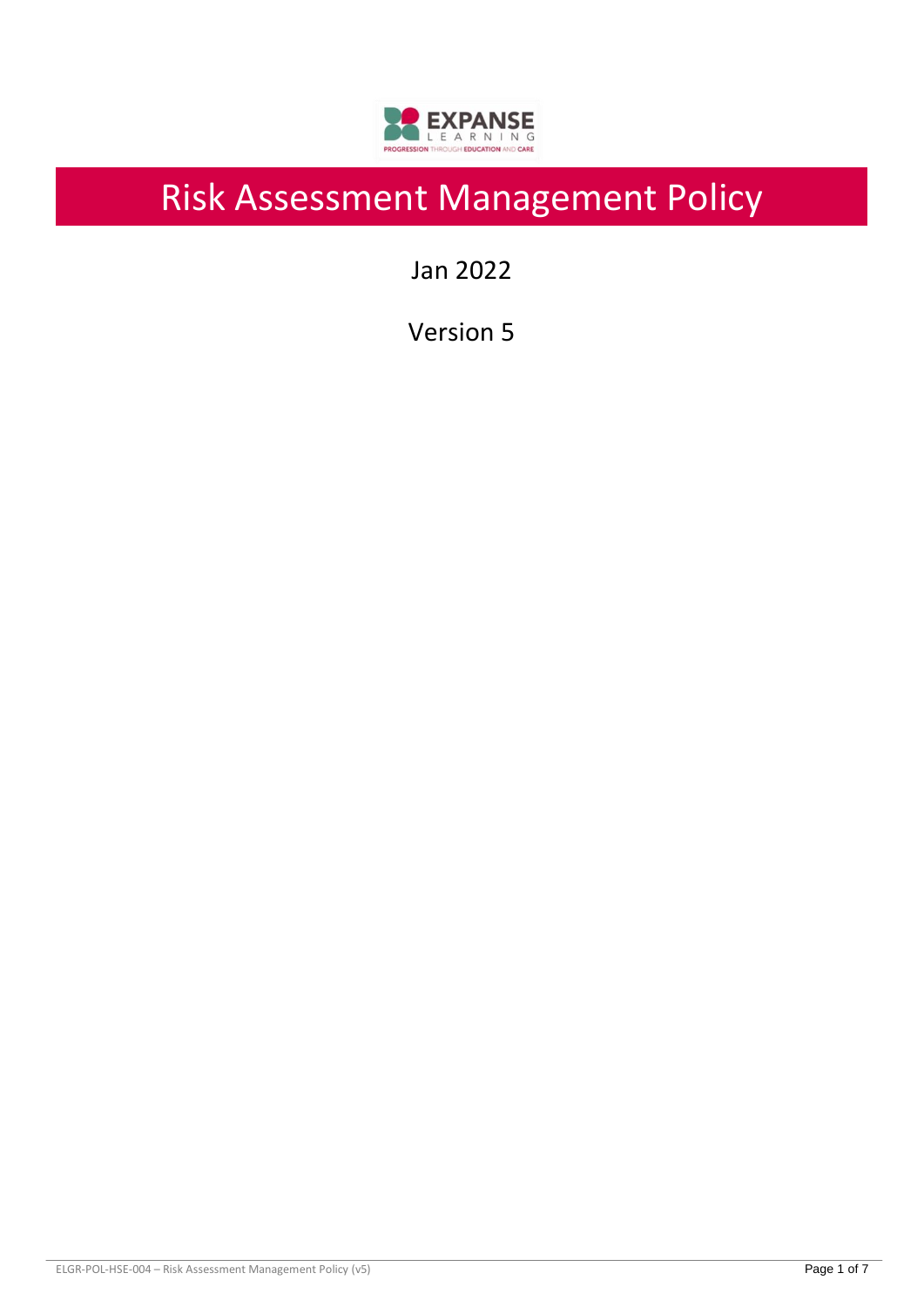# **1. Scope**

This policy applies to all staff at Expanse Learning.

### **2. Aim**

Expanse Learning aims to ensure that:

- $\circ$  All risks that may cause injury or harm to staff, students and visitors are identified, and all control measures that are reasonably practicable are in place to avoid injury or harm
- o Risk assessments are conducted and reviewed on a regular basis
- o All external activities are fully assessed and approved before commencing

## **3. Legislation and statutory requirements**

This policy is based on the following legislation and Department for Education (DfE) guidance:

- Paragraph 16 of part 3 of The Education [\(Independent School Standards\) Regulations 2014](http://www.legislation.gov.uk/uksi/2014/3283/schedule/part/3/made) which requires proprietors to have a written risk assessment policy
- o Regulations 3 and 16 o[f The Management of Health and Safety at Work Regulations 1999](http://www.legislation.gov.uk/uksi/1999/3242/contents/made) require employers to assess risks to the health and safety of their employees
- $\circ$  Regulation 4 of [The Control of Asbestos Regulations 2012](http://www.legislation.gov.uk/uksi/2012/632/regulation/4/made) requires that employers carry out an asbestos risk assessment
- o Employers must assess the risk to workers from substances hazardous to health under regulation 6 of [The Control](http://www.legislation.gov.uk/uksi/2002/2677/regulation/6/made)  [of Substances Hazardous to Health Regulations 2002](http://www.legislation.gov.uk/uksi/2002/2677/regulation/6/made)
- o Under regulation 2 of [The Health and Safety \(Display Screen Equipment\) Regulations 1992,](http://www.legislation.gov.uk/uksi/1992/2792/regulation/2/made) employers must assess the health and safety risks that display screen equipment pose to staff
- o Regulation 9 of [The Regulatory Reform \(Fire Safety\) Order 2005](http://www.legislation.gov.uk/uksi/2005/1541/article/9/made) says that fire risks must be assessed
- o Regulation 4 of [The Manual Handling Operations Regulations 1992](http://www.legislation.gov.uk/uksi/1992/2793/regulation/4/made) requires employers to conduct a risk assessment for manual handling operations
- $\circ$  [The Work at Height Regulations 2005](http://www.legislation.gov.uk/uksi/2005/735/regulation/6/made) say that employers must conduct a risk assessment to help them identify the measures needed to ensure that work at height is carried out safely
- o [DfE guidance on first aid in schools](https://www.gov.uk/government/uploads/system/uploads/attachment_data/file/306370/guidance_on_first_aid_for_schools.pdf) says schools must carry out a risk assessment to determine what first aid provision is needed
- $\circ$  [DfE guidance on the prevent duty](https://www.gov.uk/government/uploads/system/uploads/attachment_data/file/445977/3799_Revised_Prevent_Duty_Guidance__England_Wales_V2-Interactive.pdf) states that schools are expected to assess the risk of students being drawn into terrorism
- o [The Health and Safety Executive \(HSE\)](http://www.hse.gov.uk/entertainment/leisure/swimming-pool.htm) say schools that manage their own pools must conduct a risk assessment

A table of all the risk assessments schools are required to have in place can be found in appendix 1 of this policy. This policy complies with our funding agreement and articles of association.

#### **4. Definitions**

Risk assessment = A tool for examining the hazards linked to a particular activity or situation, and establishing whether enough precautions have been taken in order to prevent harm from them based on their likelihood and their potential to cause harm

Hazard = Something with the potential to cause harm to people, such as chemicals or working from height Risk = The chance (high or low) that people could be harmed by hazards, together with an indication of how serious the harm could be

Control Measure = Action taken to prevent people being harmed

# **5. Roles and responsibilities**

# *Staff & Volunteers*

- o Staff are responsible for taking reasonable care of their own safety, together with that of students and visitors.
- They are responsible for cooperating with the Shared Services Team (SST) and other members of the SLT in order to enable the Governors to comply with their legal health and safety responsibilities.
- $\circ$  All members of staff are responsible for reporting any risks or defects to the SST or through the Health and Safety "See it- Report it" and "H&S Helpdesk" via DatabridgeMIS platforms available to them.
- o Assisting with, and participating in, risk assessment processes, as required
- o Familiarising themselves with risk assessments
- o Implementing control measures identified in risk assessments
- o Alerting the SST to any risks they find which need assessing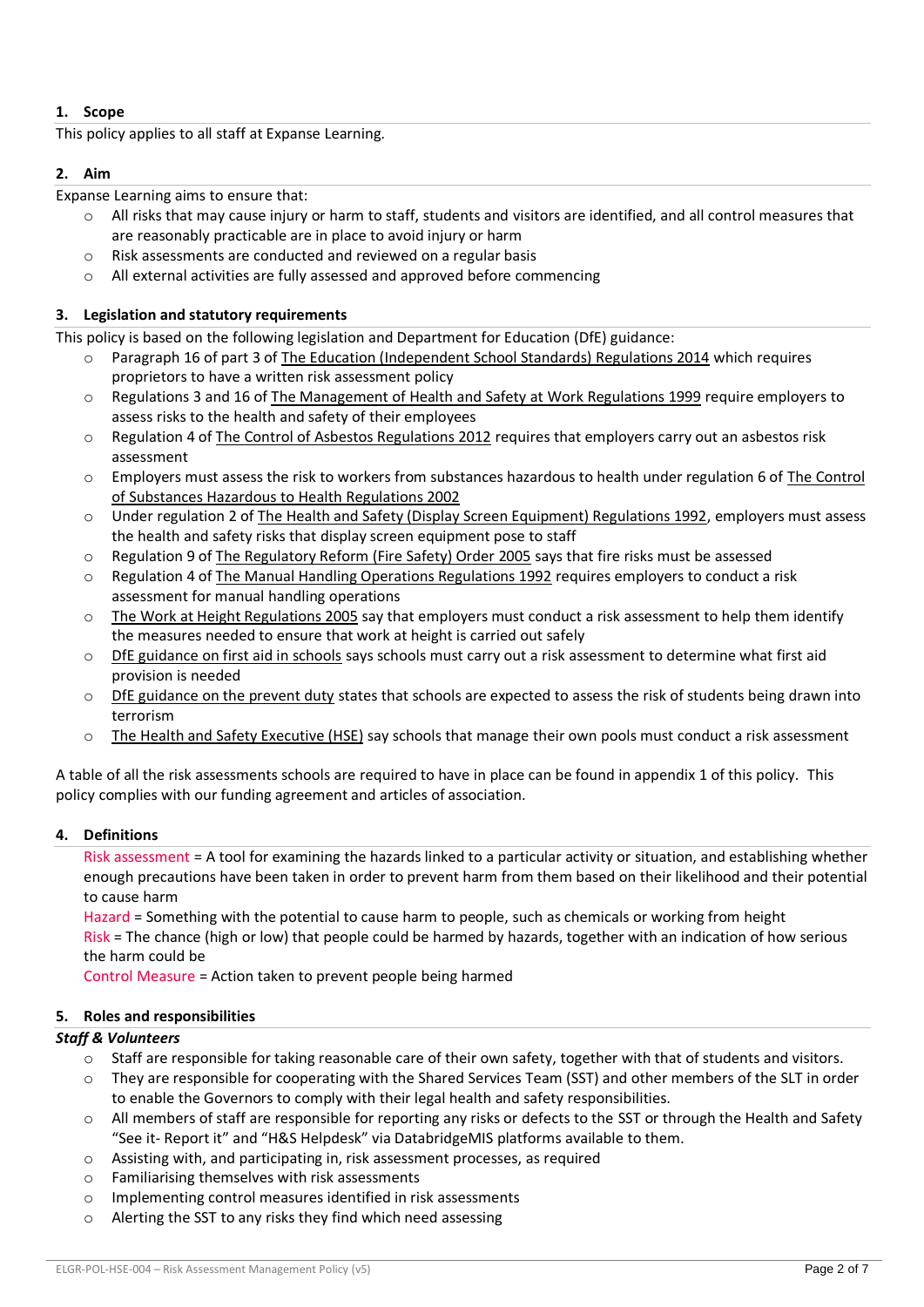### *Shared Services Team*

- o The Chief Executive Officer (CEO) (Duty Holder) has ultimate responsibility for health and safety matters at Expanse Learning.
- o SST is responsible for ensuring that all employees are competently able to complete risk assessments
- o SST will review and quality assure sample of complete risk assessments.

#### *The governing board*

The governing board has a duty to take reasonable steps to ensure that staff and students are not exposed to risks to their health and safety. Any activity that is classified as a Category C activity will be reviewed and challenged during scheduled Governors meetings. This applies to activities on or off the Expanse premises.

The governing board also has a duty to:

- $\circ$  Assess the risks to staff and others affected by school activities in order to identify and introduce the health and safety measures necessary to manage the risks
- o Inform employees about risks and the measures in place to manage them

#### *Students and parents*

Students and parents are responsible for following the school's advice in relation to risks, on-site and off-site, and for reporting any hazards to a member of staff.

#### *Contractors*

Contractors are expected to provide evidence that they have adequately risk assessed all their planned work.

#### **6. Risk assessment process**

When assessing risks in the school, we will follow the process outlined below. We will also involve staff, where appropriate, to ensure that all possible hazards have been identified and to discuss control measures, following a risk assessment.

**Step 1: identify hazards** – we will consider activities, processes and substances within the school and establish what associated-hazards could injure or harm the health of staff, students and visitors.

**Step 2: decide who may be harmed and how** – for each hazard, we will establish who might be harmed, listing groups rather than individuals. We will bear in mind that some people will have special requirements, for instance students with special educational needs (SEN) and expectant mothers. We will then establish how these groups might be harmed.

**Step 3: evaluate the risks and decide on control measures (reviewing existing ones as well)** – we will establish the level of risk posed by each hazard and review existing control measures. We will balance the level of risk against the measures needed to control them and do everything that is reasonably practicable to protect people from harm.

**Step 4: record significant findings** – the findings from steps 1-3 will be written up and recorded in order to produce the risk assessment. A risk assessment template can be found in appendix 2 of this policy.

**Step 5: review the assessment and update, as needed** – we will review our risk assessments, as needed, and the following questions will be asked when doing so:

Have there been any significant changes?

Are there improvements that still need to be made?

Have staff or students spotted a problem?

Have we learnt anything from accidents or near misses?

**Step 6: retaining risk assessments** – risk assessments are retained for the 3 years after the length of time they apply. Risk assessments are securely disposed of.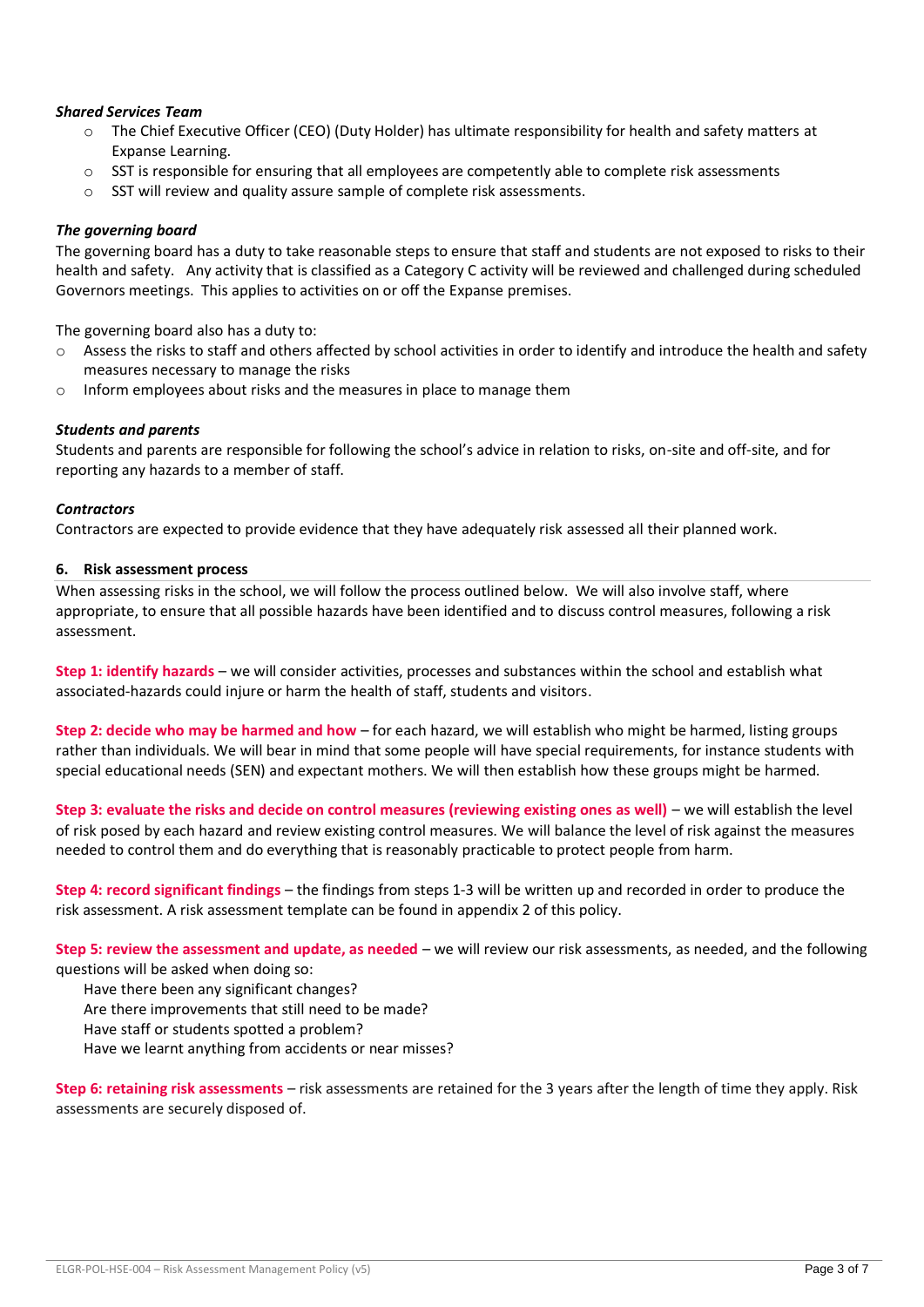Expanse has categorised risk assessments into the following four elements:



# **7. Group/OOCA Risk Assessment**

All planned activities will be categorised into the following levels

| <b>Category A</b>                                                                                                                                                                                                                                                                                                                                                                  | <b>Category B</b>                                                                                                                                                                                                                                                                                                                            | <b>Category C</b>                                                                                                                                                                                                                                                                                                                                                                                                                                                                                                                                                                                                       |  |  |
|------------------------------------------------------------------------------------------------------------------------------------------------------------------------------------------------------------------------------------------------------------------------------------------------------------------------------------------------------------------------------------|----------------------------------------------------------------------------------------------------------------------------------------------------------------------------------------------------------------------------------------------------------------------------------------------------------------------------------------------|-------------------------------------------------------------------------------------------------------------------------------------------------------------------------------------------------------------------------------------------------------------------------------------------------------------------------------------------------------------------------------------------------------------------------------------------------------------------------------------------------------------------------------------------------------------------------------------------------------------------------|--|--|
| activity is as follows:                                                                                                                                                                                                                                                                                                                                                            | activity is as follows:                                                                                                                                                                                                                                                                                                                      | activity is as follows:                                                                                                                                                                                                                                                                                                                                                                                                                                                                                                                                                                                                 |  |  |
| Supervised walk – about interest trips in the<br>$\circ$<br>local area<br>Supervised visits to local places of interest,<br>$\circ$<br>museums, theatres, libraries etc<br>Similar visits involving transport but not<br>$\circ$<br>involving overnight accommodation.<br>Timescale: 7 days before planned activity<br>$\circ$<br>Approval by: Line Manager (or Deputy)<br>$\circ$ | Supervised interest visits requiring<br>$\circ$<br>overnight accommodation<br>Works involving the use of tools /<br>$\circ$<br>equipment<br>Visit to a place of employment; and<br>$\circ$<br>Participation in sports and similar events.<br>$\circ$<br>Timescale: 14 days before planned activity<br>$\circ$<br>Approval by: SST<br>$\circ$ | Camping<br>$\circ$<br>Trips abroad<br>$\circ$<br>Outdoor adventure activity e.g.<br>$\circ$<br>orienteering; sailing etc<br>The form is to be completed by Identifying<br>$\circ$<br>the hazard, once they have been identified<br>you will need to describe what Preventative<br>and Protective Measures are in place. You<br>will then need to describe what<br>Outcome/Objective is looking to be<br>achieved. Once this has been determined<br>then using the risk Matrix you will be able to<br>identify the risk level the activity is<br>determined at.<br>Timescale: 28 days before planned activity<br>$\circ$ |  |  |
|                                                                                                                                                                                                                                                                                                                                                                                    |                                                                                                                                                                                                                                                                                                                                              | Approval by: Board of Directors<br>$\circ$                                                                                                                                                                                                                                                                                                                                                                                                                                                                                                                                                                              |  |  |

#### **8. Training**

All employees will receive competence training prior to creating any Risk Assessments. The competence of all staff must be approved by the SST and recorded in the organisational training records. All training will be reviewed annually to ensure that the organisation complies with Legal and Statutory requirements.

#### **9. DatabridgeMIS**

All External Activity Risk Assessments will be completed within DatabridgeMIS. Please refer to Appendix 1 for the operating procedure.

#### **10. Monitoring arrangement**

- o Risk assessments are written as needed and reviewed by the SST
- o This policy will be reviewed by the SST every 12 months and approved by the Board of Directors.

Links with other policies, this risk assessment policy links to the following policies:

- o Health and safety
- o First aid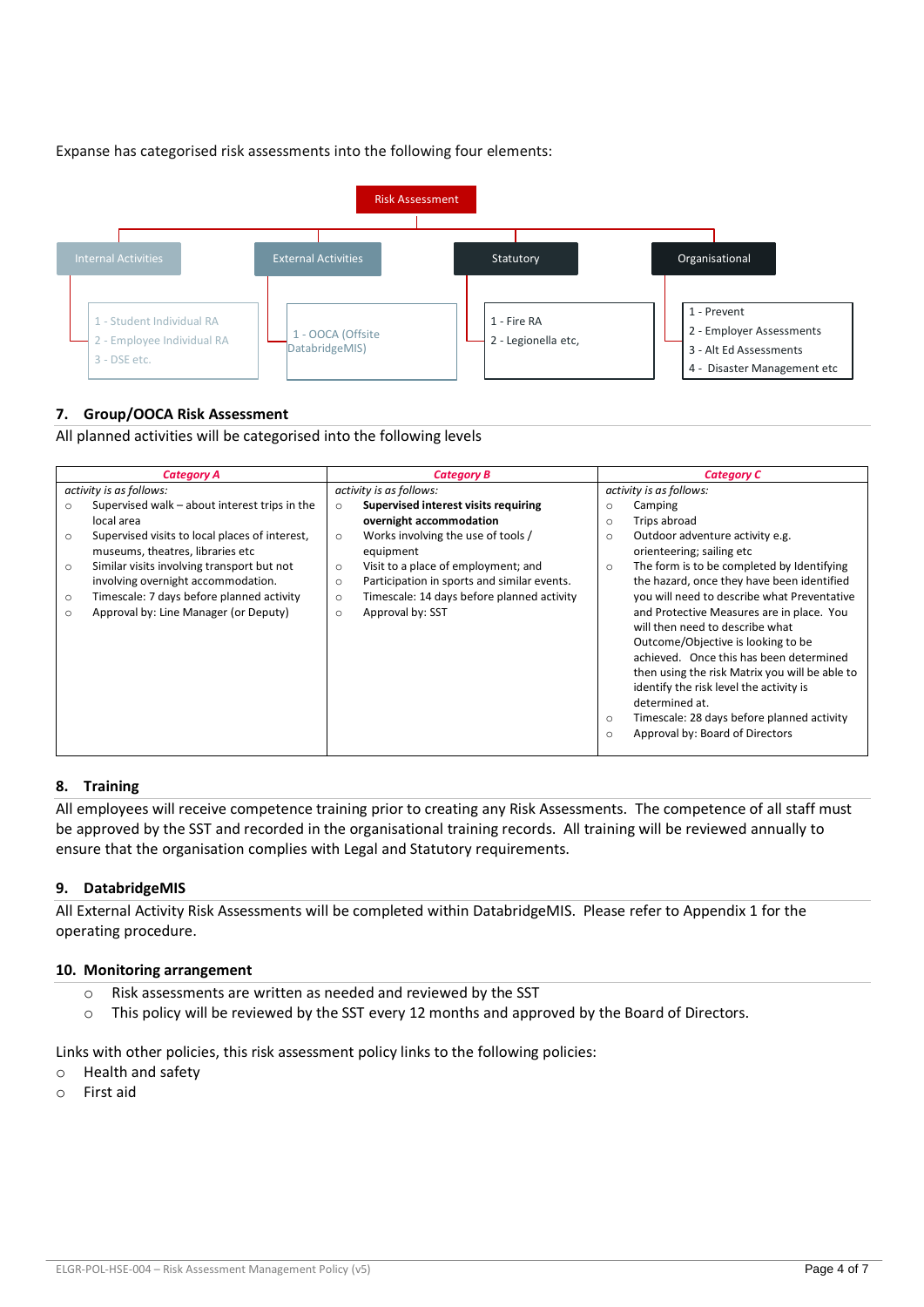**Impact of non-compliance:**

| Staff:                                     | Disciplinary action, prosecution                                                     |
|--------------------------------------------|--------------------------------------------------------------------------------------|
| Student:                                   | Not applicable                                                                       |
| Legislation/organisational:                | Reputational damage, litigation, statutory and non-regulated compliance, prosecution |
| Compliance lead:                           | <b>Shared Services (Shared Services)</b>                                             |
| <b>Policy Reference:</b>                   | ELGR-POL-HSE-004                                                                     |
| Version:                                   |                                                                                      |
| <b>Agreed policy location:</b>             | DatabridgeMIS and Company Webpage                                                    |
| Does the policy require Governor approval? | No                                                                                   |
| Anneoual                                   |                                                                                      |





| Version | Date       | <b>Revision</b>                                                               | <b>Review Date</b> |
|---------|------------|-------------------------------------------------------------------------------|--------------------|
|         | 25/05/2018 | First Issue                                                                   | 24/05/2019         |
|         | 04/02/2019 | Transferred onto the new policy template                                      | 24/05/2019         |
|         | 01/09/2019 | Reviewed and transferred onto the new policy template                         | 31/08/2020         |
|         | 01/09/2020 | <b>Policy Review</b>                                                          | 31/08/2021         |
|         | 07/01/2022 | Policy reviewed, changes include 4-tiered category i.e. internal and external | 06/01/2023         |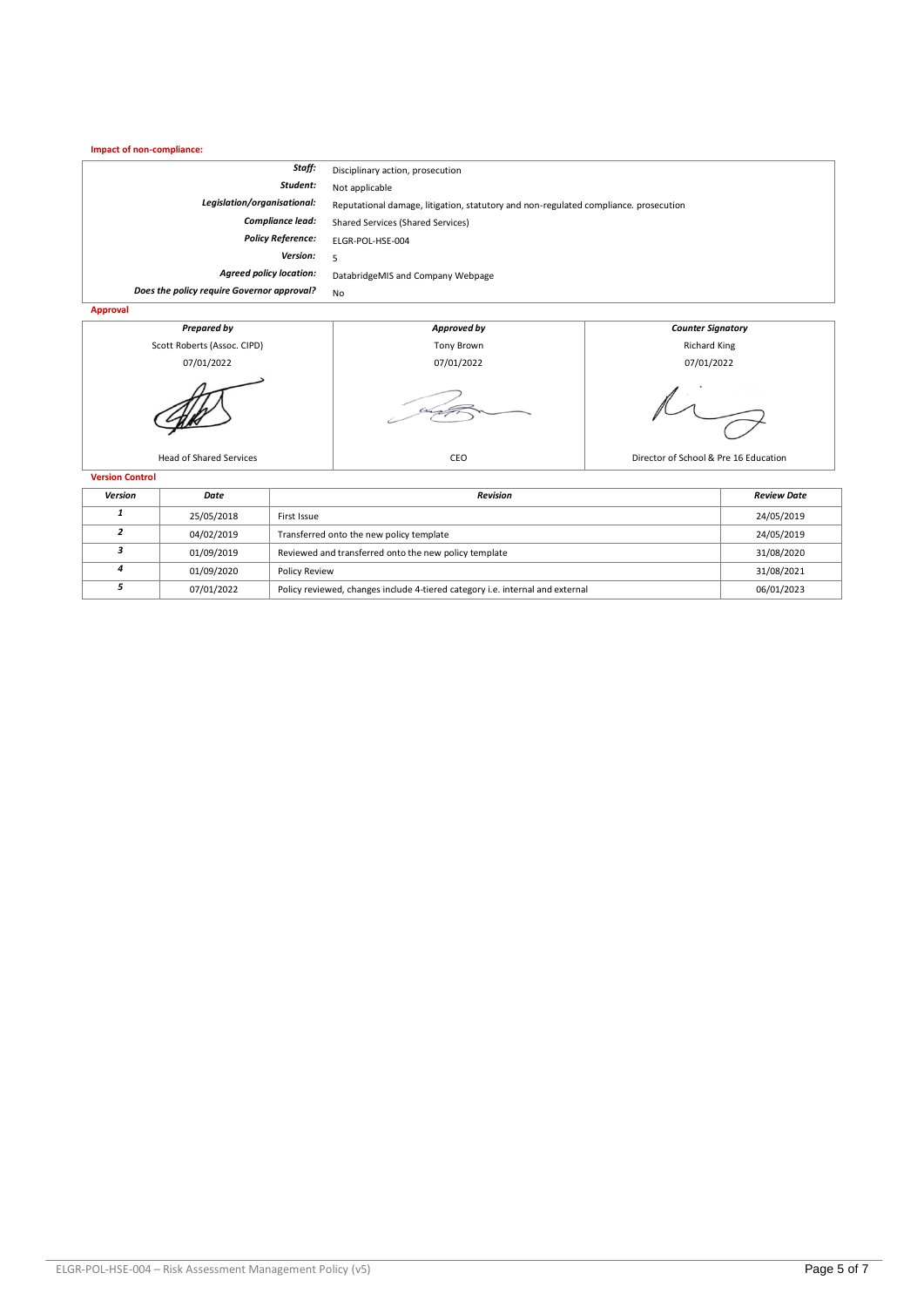